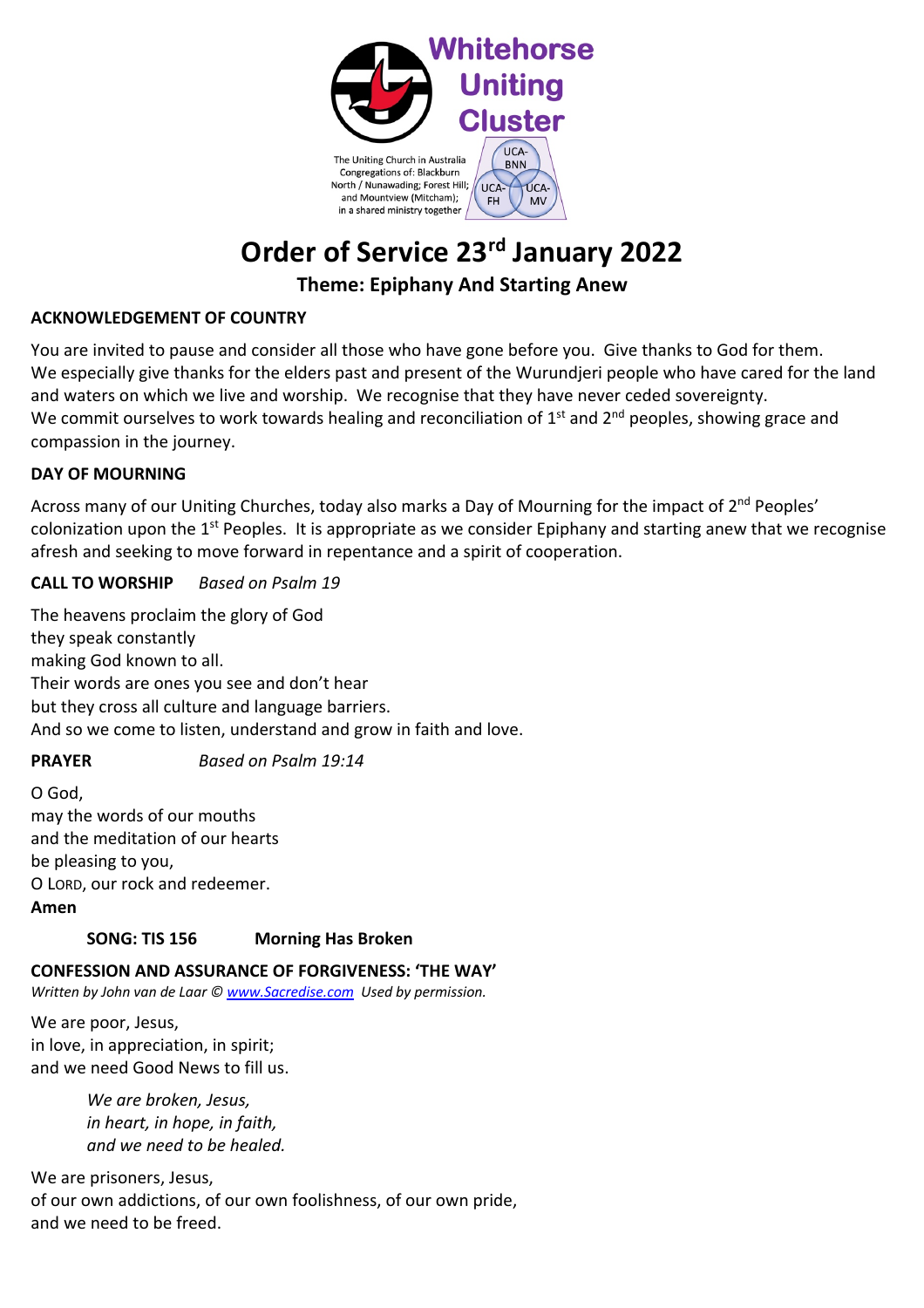*We are blind, Jesus, to the sacredness of the world we exploit, to the image of God in the people we hate, to the purpose you have planted within us, and we need sight.*

We are oppressed, Jesus, by our constant tendency to destructiveness, and by the destructiveness of others, and we need to receive and share forgiveness.

> *Yet, in our great need of you, we rejoice and celebrate because you are the way to what we need, to what we can become, to what we can contribute.*

**We praise you and bind ourselves to you again, Jesus; Anointed One; The Way. Amen. READINGS:**

## **Nehemiah 8: 1-3, 5-6, 8-10** (NRSV)

**8** <sup>1</sup> all the people gathered together into the square before the Water Gate. They told the scribe Ezra to bring the book of the law of Moses, which the LORD had given to Israel. <sup>2</sup> Accordingly, the priest Ezra brought the law before the assembly, both men and women and all who could hear with understanding. This was on the first day of the seventh month.  $3$  He read from it facing the square before the Water Gate from early morning until midday, in the presence of the men and the women and those who could understand; and the ears of all the people were attentive to the book of the law.

<sup>5</sup> And Ezra opened the book in the sight of all the people, for he was standing above all the people; and when he opened it, all the people stood up. <sup>6</sup> Then Ezra blessed the LORD, the great God, and all the people answered, 'Amen, Amen', lifting up their hands. Then they bowed their heads and worshipped the LORD with their faces to the ground.

<sup>8</sup> So they read from the book, from the law of God, with interpretation. They gave the sense, so that the people understood the reading. <sup>9</sup> And Nehemiah, who was the governor, and Ezra the priest and scribe, and the Levites who taught the people said to all the people, 'This day is holy to the LORD your God; do not mourn or weep.' For all the people wept when they heard the words of the law.  $10$  Then he said to them, 'Go your way, eat the fat and drink sweet wine and send portions of them to those for whom nothing is prepared, for this day is holy to our LORD; and do not be grieved, for the joy of the LORD is your strength.'

#### **Luke 4: 14-21** (NRSV)

**4** <sup>14</sup> Then Jesus, filled with the power of the Spirit, returned to Galilee, and a report about him spread through all the surrounding country. <sup>15</sup> He began to teach in their synagogues and was praised by everyone.

<sup>16</sup> When he came to Nazareth, where he had been brought up, he went to the synagogue on the Sabbath day, as was his custom. He stood up to read, <sup>17</sup> and the scroll of the prophet Isaiah was given to him. He unrolled the scroll and found the place where it was written:

<sup>18</sup> 'The Spirit of the Lord is upon me,

because he has anointed me

to bring good news to the poor.

He has sent me to proclaim release to the captives

and recovery of sight to the blind,

to let the oppressed go free,

<sup>19</sup> to proclaim the year of the Lord's favour.'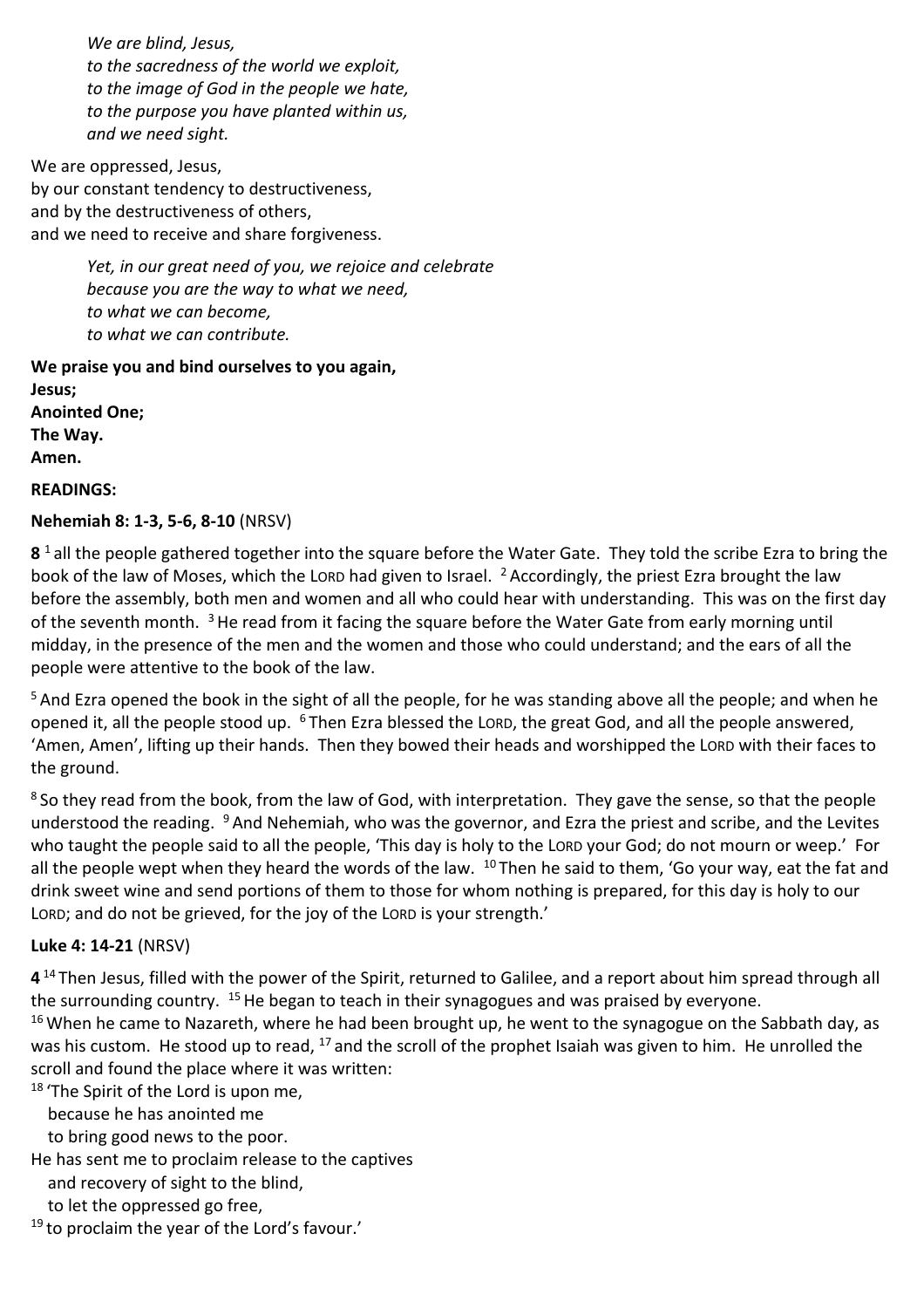<sup>20</sup> And he rolled up the scroll, gave it back to the attendant, and sat down. The eyes of all in the synagogue were fixed on him. <sup>21</sup> Then he began to say to them, 'Today this scripture has been fulfilled in your hearing.'

## **BEYOND THE FENCE – VIDEO AND POETIC MEDITATION**

## **SONG: TIS 690 Beauty For Brokenness**

## **SERMON: Eureka! The penny has dropped!**

There has been much discussion in the news sites about COVID deniers and conspiracy theorists and relating to them. It is clear you cannot engage in debate or argument and expect to win them over. Truth and facts get you nowhere. The best course of action seems to be gentle listening and humour along with boundaries and love. Answer questions briefly but don't get caught up in the emotion and conflict. You will never win an argument with them.

It is a bit like coming to faith. It is a rare thing indeed (won't say never) for someone to be swayed by argument and facts and to thereby change their belief system. It is mostly through trusting relationships where gentle explanation helps touch deeply into the heart.

The key is trusting relationships. And teachers find the same. People learn best and obtain insight when they have a good rapport with their teacher, coach, counsellor and preacher.

The old joke about psychologists contains a truth:

How many psychologists does it take to change a light bulb?

Answer: One. But the light bulb has to want to change!

Learning, insight and epiphanies only normally come when we are open to learn and grow. They come when we are at the point of being ready to adjust, change and see. Epiphanies are major insights and so they often result in major changes in our lives. When they come we need a supportive community to help us grow and adjust.

In our readings from the scriptures for today, Nehemiah 8: 1 – 10 and Luke 4: 14 – 21, new things are made known. Many obtain insight – but not all. With the Nehemiah story, those with prior understanding need to mix with the listeners to interpret and explain the readings. There needed to be a translation and grounding of the word.

In Luke's story, of which we read only a segment this week, we notice that there is a recognition of something momentous happening – the events leading up to that day point to it. But the people just don't quite see and so the challenge to their ways is too much.

Other recent stories told in our worship of the prophet Anna, the Wise Men and the sign of the water changing into wine are all epiphanies offered but not all recognised. The epiphanies are gifted but not always received.

An epiphany requires an open mind and heart on our part. We need to be willing and prepared to let it change us. We need to listen and observe.

To receive an epiphany, we need to be on a journey of learning, faith and hope. When a new thing comes our way, we need to be open to embrace rather than react. This is not to say all the new should automatically be accepted but rather we begin by considering it openly. We let the new engage in conversation with the old and the traditional. We need to let both challenge and examine each other. This has been particularly evident during this COVID pandemic.

As a cluster, we have been asked to consider our past, present and future life. It is easy to say we want to return to the good old days of large Sunday Schools, full church services and many people vying to participate and lead. Those days as we knew them have gone. The future is uncertain but the Spirit is leading us on.

We need to identify the important things we need to take on the journey (not much according to Luke's commissioning stories) and be open to where the Spirit leads. A trusting relationship with God is essential. A supportive Christian community is empowering.

**SONG: TIS 687 God Gives Us A Future https://youtu.be/64lXkcwZ06M**